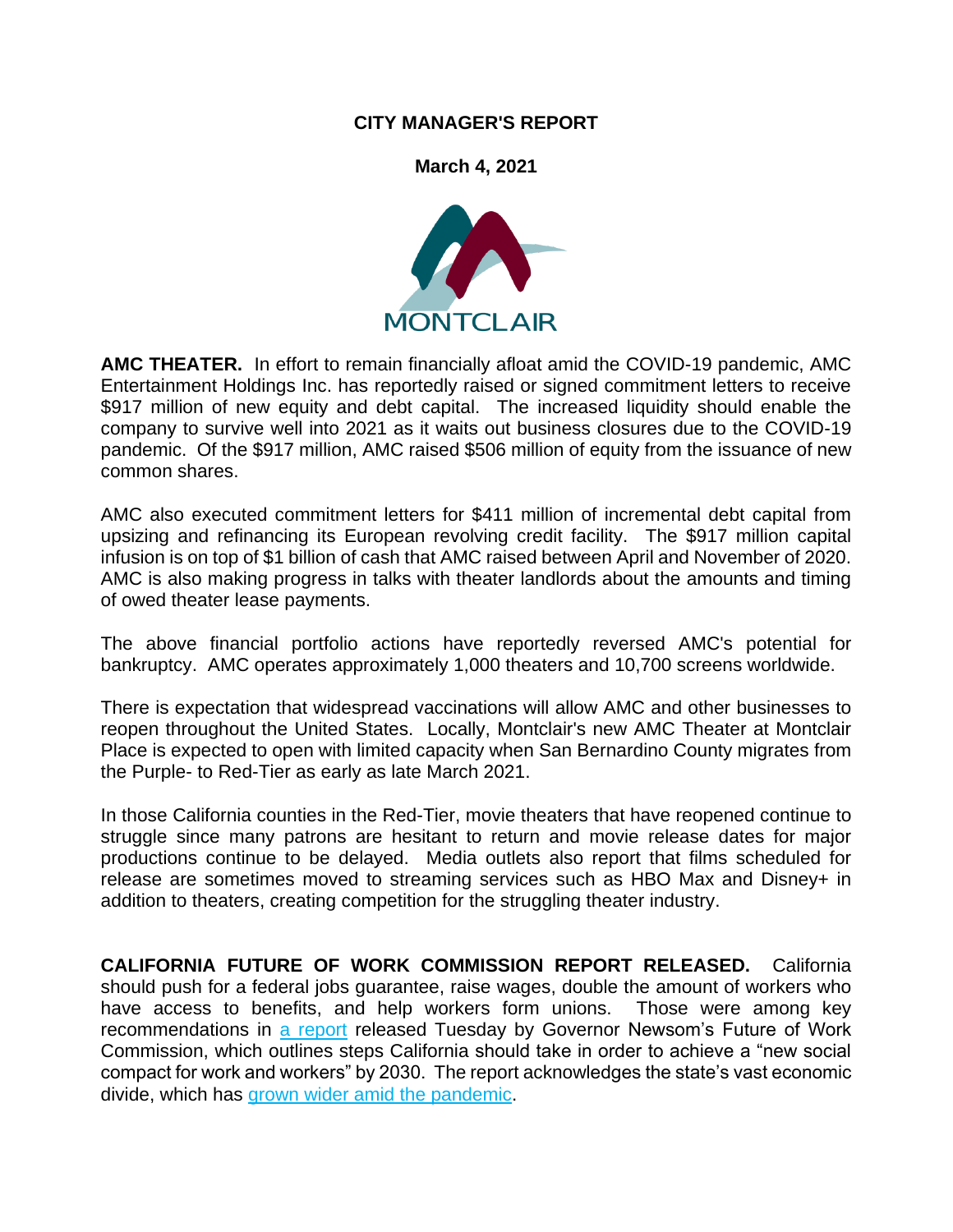According to the report, California has the highest poverty rate in the country when the cost of living is taken into account, clocking in at a staggering 17.2%. While home prices have shot up approximately 68% since 2012, wages have only grown an estimated 14%. Furthermore, the state's housing production has decreased each of the past [two years.](https://linkprotect.cudasvc.com/url?a=https%3a%2f%2fcalmatters.us11.list-manage.com%2ftrack%2fclick%3fu%3d5f4af3af825368013c58e4547%26id%3d5f9b9d004e%26e%3d4181c00a62&c=E,1,oC78-7PV2tvlqW1uWEPK_KcmD4bcoDgpbFAt4VIgfo8Jj1l3rOucl1Hyjd2zfpVGJN_B1qGKUPJuxdKdxqgMTflTz52GZ0fE4INoPRMLojTEL2j_HCMK&typo=1)

The report also found that fewer than half of California workers have "quality jobs" — defined as those with a living wage, stable and predictable pay, and access to benefits. Furthermore, the report states that 31% of the state's workforce makes less than \$15 per hour. California's minimum wage [has increased for four years in a row](https://linkprotect.cudasvc.com/url?a=https%3a%2f%2fcalmatters.us11.list-manage.com%2ftrack%2fclick%3fu%3d5f4af3af825368013c58e4547%26id%3dcd7ff51a75%26e%3d4181c00a62&c=E,1,sFqS5YySOJAZIsWCAAUjTY6VH3Eyk0Byb9FmAWHCavogZWkEhu4k3n3TTAMVsDmCiB7dDuu2Jzu6hf9f2EI-0gmM-gcAMNr2uscK1WFIt80f5qfm_NSYcoGrDw,,&typo=1) and is set to hit \$15 per hour next year for most employers.

**CALIFORNIA HEADING TOWARD DROUGHT CONDITIONS.** The Sierra Nevada snowpack that supplies approximately one-third of California's water supply is at 61% of its historical average according to the latest Snow Pack Conditions - Snow Water Content Chart [\(ca.gov\)](https://cdec.water.ca.gov/snowapp/sweq.action) conducted by the State Department of Water Resources. The lack of a substantial snowpack is the latest indication that California could be heading into another severe drought, according [state water officials.](https://linkprotect.cudasvc.com/url?a=https%3a%2f%2fcalmatters.us11.list-manage.com%2ftrack%2fclick%3fu%3d5f4af3af825368013c58e4547%26id%3df94de98f59%26e%3d4181c00a62&c=E,1,G8bZsPVkeYfPZcuuwJSC3qkUWMuF6EBbglknRtmJdu0j2UupxTieYkZ2vZbi610VoQaG3dBR3vHtpdn01rGShBOeTq7lTKI3iOcQhlj1xCNZfer37Xce&typo=1)

California's two largest reservoirs are also significantly drier than usual, with Lake Shasta holding 68% of the water it normally contains this time of year and Lake Oroville holding 55%. Aside from yesterday's rainfall and a storm expected next week, weather forecasters predict no significant storm events on the horizon, leading to speculation that Californians could soon face their first water restrictions in five years. Some urban water agencies are [already asking customers](https://linkprotect.cudasvc.com/url?a=https%3a%2f%2fcalmatters.us11.list-manage.com%2ftrack%2fclick%3fu%3d5f4af3af825368013c58e4547%26id%3dff2aa59ff8%26e%3d4181c00a62&c=E,1,gWqYHpUZGmXyuTzQNTSMLwzJHR8tw2shrz6uQDdWvHhvvdcyF-aHa6vMvDlsmmgG2dj1QZzSg8CecSd39JuItzwLENbDnZn3YOhjGk_LycRmmVwgL_s,&typo=1) to conserve water.

Central Valley farmers are now deciding which crops to save and which to sacrifice if the state's rain outlook does not improve. Dry conditions could also exacerbate California's fire season this summer and fall, following [last year's record-breaking season.](https://linkprotect.cudasvc.com/url?a=https%3a%2f%2fcalmatters.us11.list-manage.com%2ftrack%2fclick%3fu%3d5f4af3af825368013c58e4547%26id%3df60e20257e%26e%3d4181c00a62&c=E,1,srcQo9335l3VfnsR2uFc47NsvFpUYB5nD7sHhvafY5bDZXGhZgnDhpW0MqvmYdNCIwz1vsDoWUcPnUI5l0OV6wSth0IHWOeGVcEFg4xIs9JXbEZVOimsIE1NaQ,,&typo=1)

**COVID-19 PANDEMIC BRINGS ECONOMIC TROUBLE TO AMERICAN HOUSEHOLDS.** As Congress considers an additional \$1.9 trillion COVID-19 relief plan, a Kaiser Family [Foundation \(KFF\) Health Tracking Poll](https://connect.kff.org/e2t/tc/VWBK9C2gxKm_N55vMySS_f_wW35KrPN4nKvzKMpKrkw5nxG7V3Zsc37CgKtXW5KwM2v830LWXW60BlGQ5983tfW7ytH7W5SnWc-W4F7xD-4T15mrVBcY-07HDmshW6JxP-r3ChJFKW21GYNX1BbmVjW36vDcr8Qp7W7VlVK4Q70FSgSW3hhBYk5wk37QW6qtkP72K_1-jW7N31q-3z6634W8ls8xZ8LdxwBN1ddNXHzRtVVW7dn7xw4TK--fV5FH8M8GBc5WW8D0LGg2wZl1pVN9rj18gdTHrW2Czhx83Ln19QW6p7ckn2KVD11W1DN3dz5YGlLtW84tlDG5TbkLFW4jKnby3sTl8yVDpQyV59flcbW3kZjSS3Tgf-SW7p6hKW5wwTMYW5wT4BP58QTcNW4MmXL15Sjrq7W1vJJj18wNN2HW2SK4lK8qHxqQF6TRCXLjFjPV4fhxp8wbFSD360f1) found that 37% of Americans say that someone in their household has had trouble paying basic living expenses over the past three months; 44% say someone in their household lost a job or income since February 2020; 23% say they have fallen behind on their credit card bills; 17% are having trouble paying for food; 16% have fallen behind on their rent or mortgage; 16% are having trouble affording health care (including paying medical bills); and 16% cannot afford health insurance coverage. Approximately 55% of households with annual incomes of less than \$40,000 report financial struggles, as do 51% and 49% of **all** Black and Hispanic households, respectively.

These financial struggles come more than a year into the pandemic, reflecting its impact on personal incomes. Families directly affected by a family member contracting COVID-19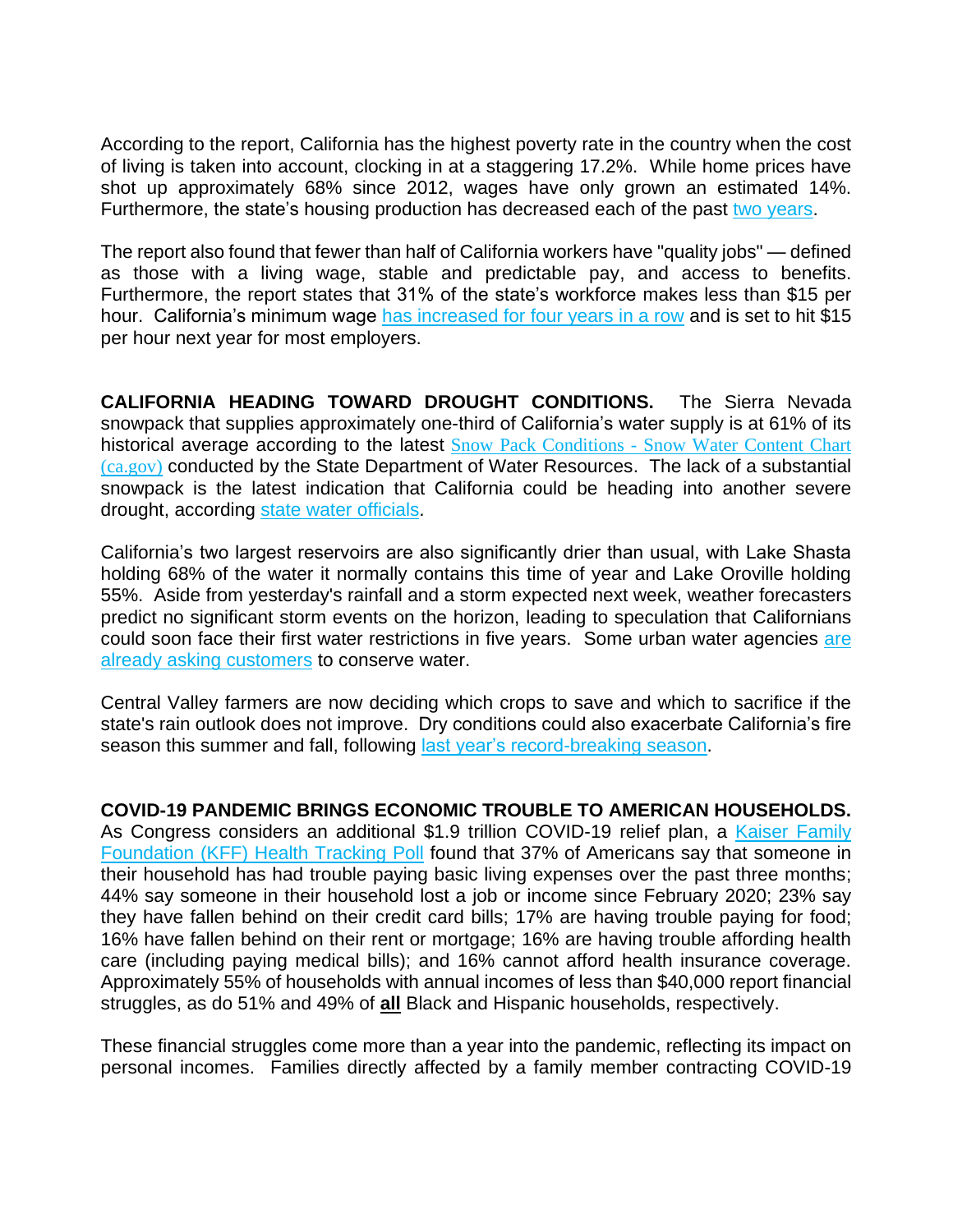were hit the hardest, with 61% of households saying they lost a job or income due to the pandemic, compared to 41% of household in which no one tested positive.

The KFF poll finds broad bipartisan agreement (73% of the public) that Congress needs to do more to help people. There is also broad support for two provisions in the House COVID-19 bill aimed at making health coverage more affordable: 69% of Americans support expanding tax credits to people who buy their own health insurance through Affordable Care Act marketplaces, and 76% support providing financial incentives to states to expand their Medicaid programs to cover more low-income adults.

**EIGHTEEN CALIFORNIA COUNTIES MIGRATE TO LOWER-RISK TIERS.** Statewide, 18 California Counties are now out of the most restrictive Purple Tier including Alpine, Del Norte, El Dorado, Humboldt, Lassen, Marin, Mariposa, Modoc, Napa, Plumas, San Francisco, San Luis Obispo, San Mateo, Santa Clara, Shasta, Sierra, Trinity, and Yolo. Of these, only Alpine and Yolo Counties are in the Orange Tier, and no counties are in the least restrictive Yellow Tier.

For those counties in the Red Tier restaurants may serve diners indoors at up to a quarter of their usual capacity; movie theaters and museums can reopen indoors at 25% capacity, and gyms can allow up to 10% of capacity inside.



At his Tuesday news conference, Governor Newsom hinted that 12 more counties were "likely" to move into less-restrictive stages soon. The case rate in San Bernardino County, however, remains too high to be included in that group. Newsom also said he expects that the looser restrictions will remain in place, pointing to vaccines as the clear path out of the pandemic. Californians are also anxious over the recent decline in the positive daily case rate. Both the state and nation are experiencing a steep decline from the third, and largest, peak of the pandemic.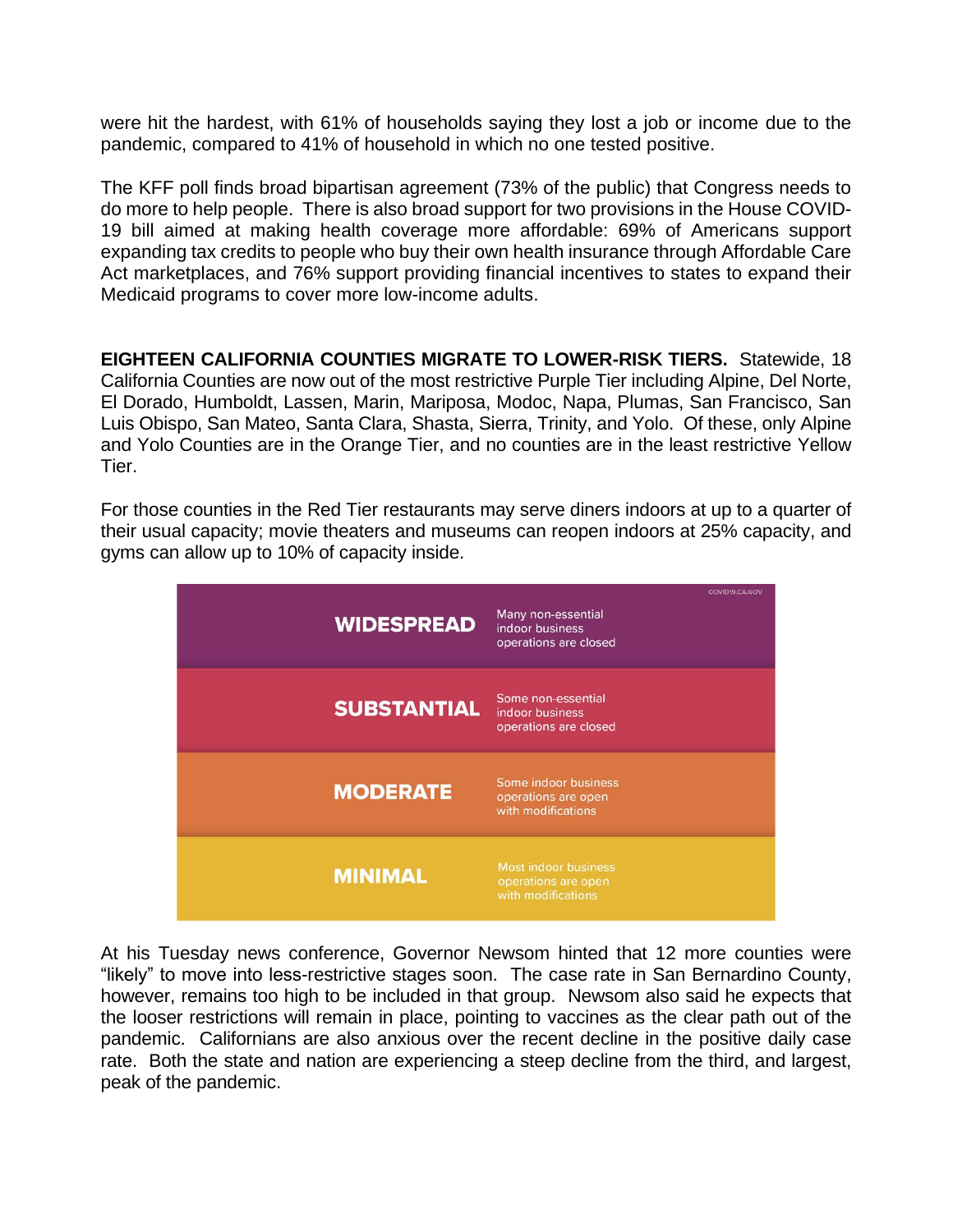Nearly every county in the state has reduced its COVID-19 case rate below 14 per 100,000, halfway to the requirement for the Red Tier and the threshold to resume outdoor youth sports.

In addition, California's overall test positivity rate now stands at just 2.3%, according to the California Department of Public Health (CDPH), lower than all but seven other states. By contrast, Texas, which on Tuesday announced it was lifting all health orders, only recently brought its positivity rate below 14% from highs above 20%.

The numbers of COVID patients in hospitals and emergency rooms have each declined by more than 40% over the past two weeks. The number of Californians hospitalized with COVID-19 has fallen to 4,812, as of Monday, after nearly reaching 22,000 on a single day in January.

For the first time since the second week of November, the state on Monday reported approximately 2,000 available intensive-care beds as the tally of ICU patients diminished further to 1,390, according to the state.

These improvements, however, come after a rough start to 2021. At the start of November 2020, about 17,000 Californians had died from COVID-19. Now, California's death toll has grown to approximately 53,200. The state recorded more fatalities from COVID-19 through the first two-plus months of 2021 than it did in the first nine months of the pandemic in 2020. The surge that started in November has only now begun to recede after four months and tens of thousands of deaths.

The growth in daily case rates is also reflective of the challenges that had to be overcome during the third peak of the pandemic. Following the surge last summer, cases fell below 5,000 on the second day of September and remained at that level, plateauing just above 3,000 per day for two months until the first signs of an impending winter wave began to appear at the start of November. During the third peak, the daily case rate rose to 46,062 on December 21, 2020.

Under California's "**Blueprint for a Safer Economy**", every week the state assigns each county to a colored tier, based on the per capita rate of COVID-19 cases, and the positivity rate, in each county. The tier system determines how tightly businesses and other activities will be restricted to limit the spread of the virus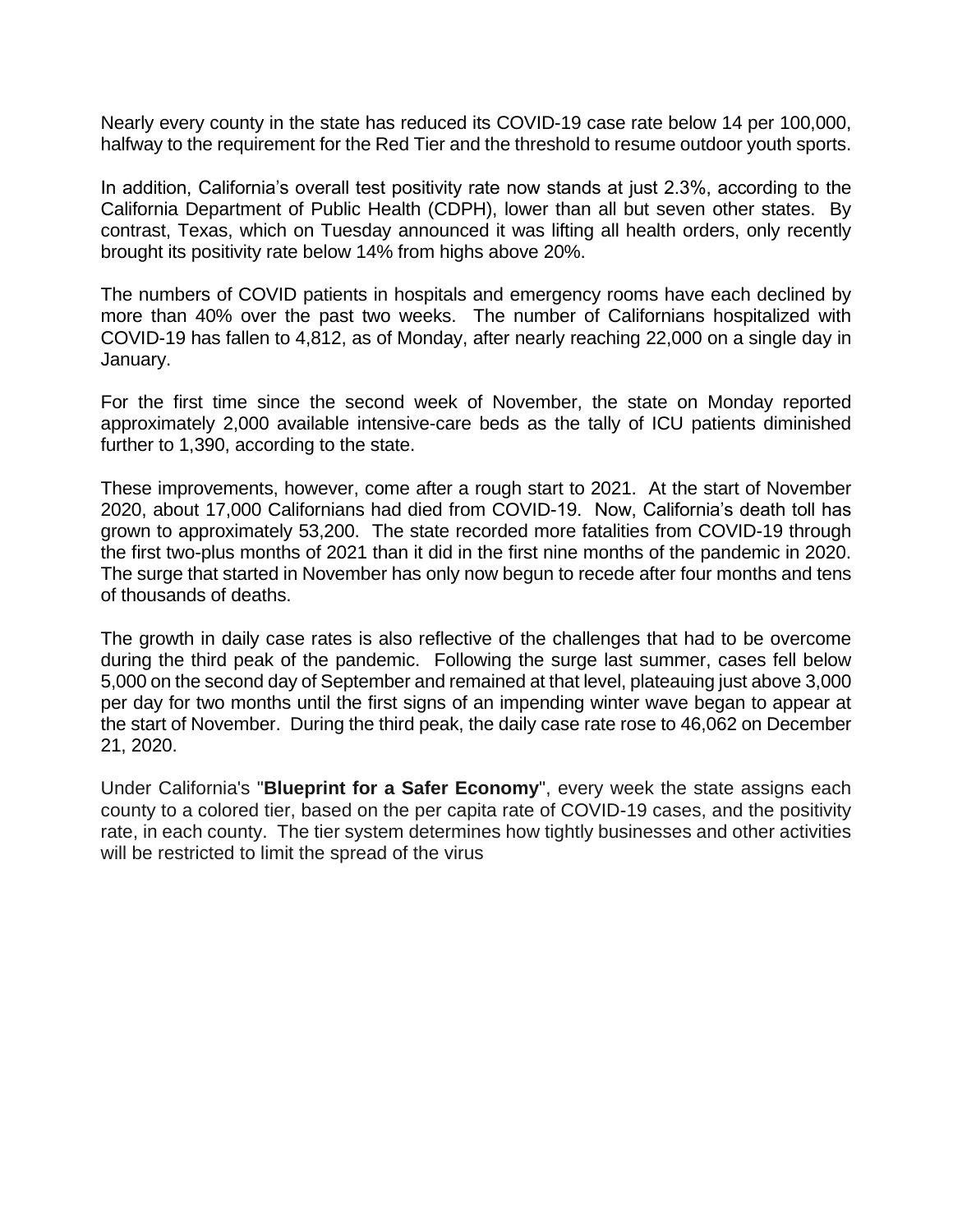| <b>WIDESPREAD</b><br>Most non-essential indoor<br>business operations are closed.  | More than 7<br>Daily new cases (per 100k) | More than 8%<br><b>Positive tests</b> |
|------------------------------------------------------------------------------------|-------------------------------------------|---------------------------------------|
| <b>SUBSTANTIAL</b><br>Some non-essential indoor<br>business operations are closed. | $4 - 7$<br>Daily new cases (per 100k)     | $5 - 8\%$<br><b>Positive tests</b>    |
| <b>MODERATE</b><br>Some business operations are<br>open with modifications.        | $1 - 3.9$<br>Daily new cases (per 100k)   | $2 - 4.9\%$<br><b>Positive tests</b>  |
| <b>MINIMAL</b><br><b>Most business operations are</b><br>open with modifications.  | Less than 1<br>Daily new cases (per 100k) | Less than 2%<br><b>Positive tests</b> |

In recent days, however, the downturn in COVID-19 cases has lost some of its momentum, suggesting the start of a plateau. Furthermore, cases remain at an all-time high in most regions of the nation.

It is possible that the apparent fall in case numbers is partially due to plummeting testing [rates nationwide,](https://www.popsci.com/story/health/latest-coronavirus-news-covid-testing-covax/) making case counts artificially low as fewer people get tested for the virus. It is crucial that Californians maintain the precautions that produced the current decline social distance, wear facemasks, get tested and, when available, get vaccinated.

While vaccines offer renewed promise to end the pandemic, including Johnson & Johnson's [newly authorized](https://www.popsci.com/story/health/johnson-johnson-vaccine-availability/) single dose vaccine, COVID-19 remains in every part of the country, and the effect of new variant strains of the virus remains to be seen.

**VACCINES OFFER NEW PROMISE FOR RECOVERY.** The Biden-Harris Administration is now reporting that the United States will have enough vaccine doses to vaccinate [every](https://apnews.com/article/merck-help-make-johnson-johnson-vaccine-9ca6f1f4c502b095531926a53abe7262) adult in the [country](https://apnews.com/article/merck-help-make-johnson-johnson-vaccine-9ca6f1f4c502b095531926a53abe7262) by the end of May 2021, two months sooner than the Administration had previously predicted.

New research released on Tuesday showed how effective vaccinations are at protecting those most vulnerable to COVID-19. The number of new infections and deaths at nursing homes plummeted as vaccinations became available to their residents, according to a report from the American Health Care Association and National Center for Assisted Living. New infections at those facilities fell by 82% nationwide from the peak of the winter wave in late December to early February, compared to a 46% drop among the public.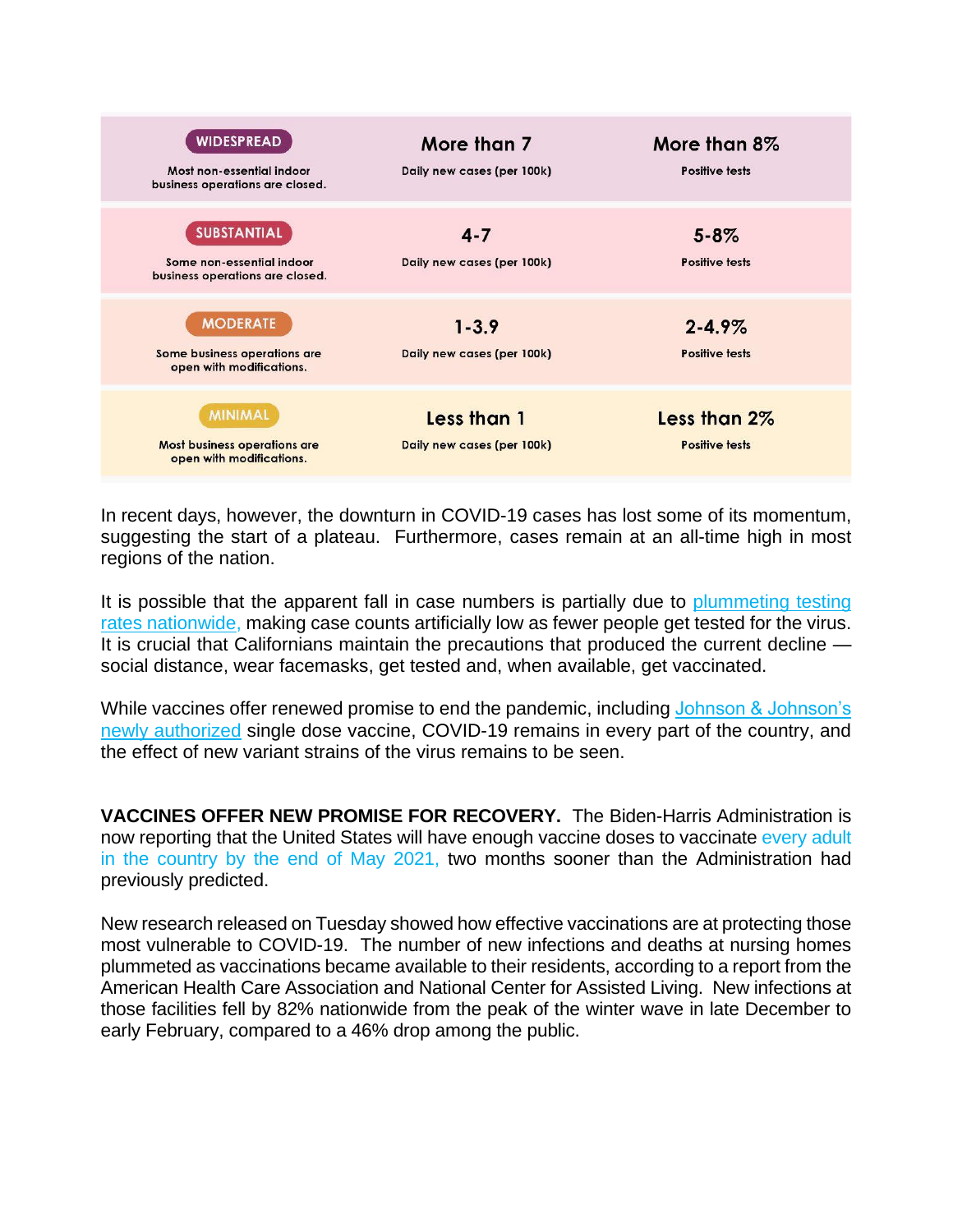**CALIFORNIA COVID-19 SNAPSHOT.** Following is a snapshot of California's COVID-19 status as of March 4, 2021 [\(https://www.latimes.com/projects/california-coronavirus-cases](https://www.latimes.com/projects/california-coronavirus-cases-tracking-outbreak/#cases-timeseries)[tracking-outbreak/#cases-timeseries\)](https://www.latimes.com/projects/california-coronavirus-cases-tracking-outbreak/#cases-timeseries):

- Over the last seven days, the state has averaged 4,707 cases per day, a 39.7% decrease from two weeks ago.
- Roughly, [2.2% of coronavirus tests](https://www.latimes.com/projects/california-coronavirus-cases-tracking-outbreak/#testing) this past week have come back positive.
- The state has averaged 298.6 daily deaths over the last week, down from the peak.
- Statewide, there are 4,449 people hospitalized with a confirmed case, a 43.7% decrease from two weeks ago.
- 16.9% of the population has received at least one dose of the vaccine. Learn more about the vaccine rollout with [The Los Angeles Times Vaccine Tracker.](https://www.latimes.com/projects/california-coronavirus-cases-tracking-outbreak/covid-19-vaccines-distribution/)
- 1 out of every 11 people in the state has tested positive. The number statewide is now on pace to double every 655.7 days  $-$  a number used to measure how quickly [the virus is spreading.](https://www.latimes.com/projects/california-coronavirus-cases-tracking-outbreak/curves/)
- After adjusting for population, the virus is now categorized as widespread in 40 of the state's 58 counties. Together the 40 counties are home to 86% of California residents.
- Over the past week, the state has averaged 4,707 new cases and 298.6 new deaths per day. Experts say the true number of people infected is unknown and likely much [higher than official tallies.](https://www.latimes.com/california/story/2020-04-20/coronavirus-serology-testing-la-county)
- The coronavirus has been found in all 58 counties, from urban Southern California to the state's rural north.
- There are now 4,449 hospital patients statewide with a confirmed case, a change of -44% from two weeks ago.
- The latest data show that there are 1,995 available ICU beds statewide.
- To date, 9,458,722 shots of have been given out. Over the last seven days, an average of 207,943 doses per day have been given out.
- In the last seven days, about 2.2% of the 1,375,876 tests conducted have returned a positive result.
- While younger adults make up the [majority of positive tests,](https://www.latimes.com/california/story/2020-06-26/california-coronavirus-case-surge-rising-infections-in-younger-people) deaths due to the virus have skewed heavily toward the elderly.